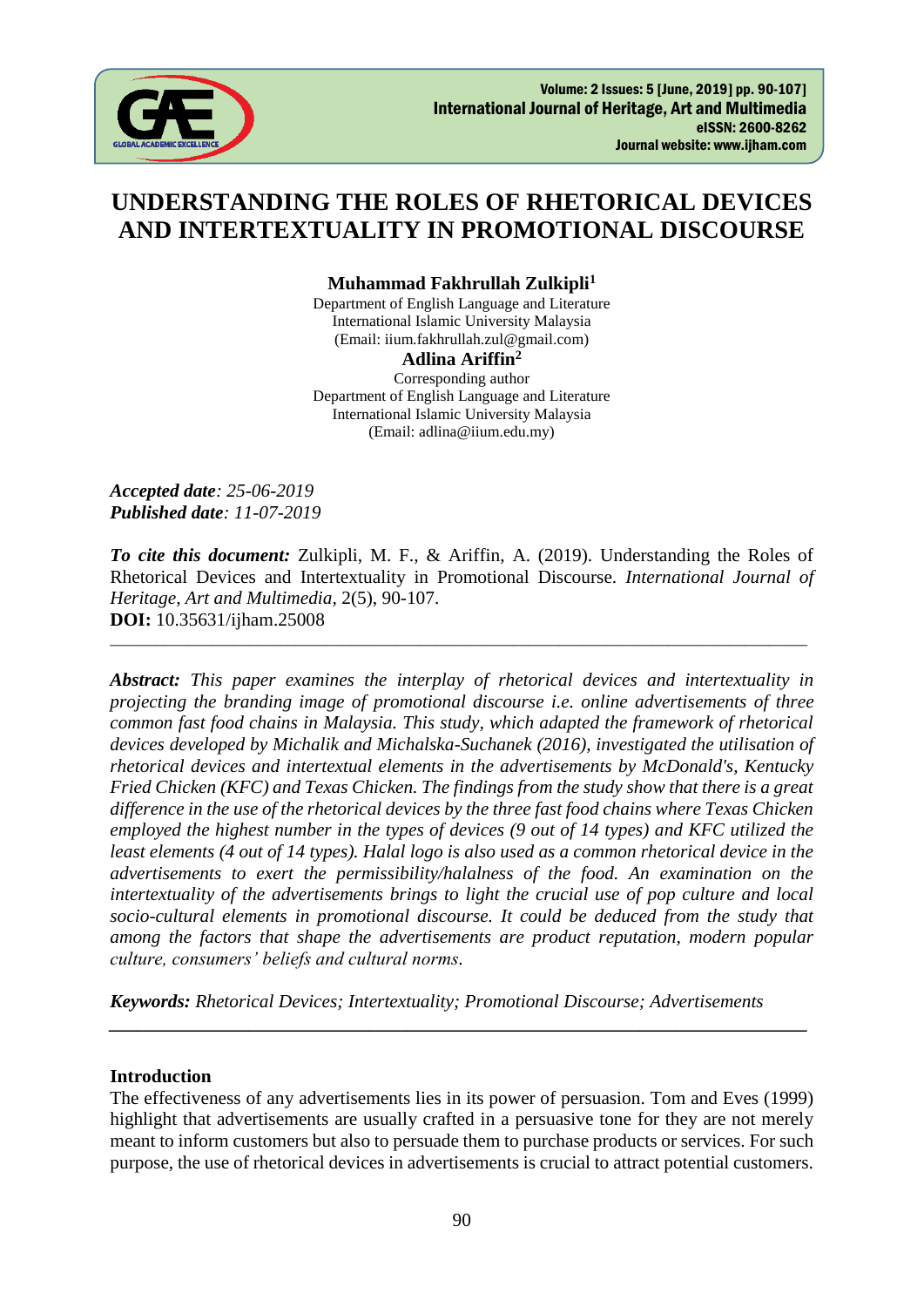In this era where business competition is most stiff, companies are allocating a huge amount of their budget on advertising. The competition is further exacerbated with the use of social media and internet as important promotional engines. Kim and Ko (2012), who studied the effect of social media marketing (SSM) on customers' purchase intention, found a strong positive relationship between both variables in the sales of luxury brands. This indicates the significant influence of the internet in increasing product sales. Furthermore, a study conducted by Hartnett, Kennedy, Sharp, and Greenacre (2016) shows that there is a significant relationship between creative devices and sales effectiveness of online products. They highlighted that devices such as jokes and music could affect consumers' behaviour towards the products.

However, Wolk (2018) highlights that the advertising industry really needs to be more innovative and artistic in order to compete in the digital marketing. He emphasizes the fact that contemporary young writers lack creativity in designing advertisements when companies are trying to lure customers through gaining their interest and trust in the products instead of merely enjoying the 'content' of the advertisements. He claims that companies are too afraid to go for creative designs and slogans and hence, risk the advertisements not being remembered by the audience.

While many studies have investigated aspects of this promotional genre (Al-Siyami, 2013; Burgersa, Konijn, Steen, and Iepsma, 2015; Fredericks John, 2015; Hamisah, Ezhar, Jusang, Mohd Nizal and Azhani, 2016; Mazzali-Lurati and Pollaroli, 2016; McQuarrie and Mick, 2009; Michalik and Michalska-Suchanek, 2016; Miller and Toman, 2014; Shaizatulaqma, Khairul Anwar and Ishak, 2016; Tom and Eves, 1999; Skorupa and Duboviciene, 2015), there is a dearth of studies looking into how rhetorical devices and intertextuality of online advertisements play a role in projecting the image of fast food products and persuading consumers to purchase them.

Hence, the present study is conducted to investigate the validity of Wolk's (2018) claim in relation to the Malaysian fast food industry. Simultaneously, it hopes to enrich studies on promotional discourse in this particular area. This industry, with a global revenue of \$570 billion, makes up more than 50% of the total restaurant sector (Fast Food Industry Analysis, 2018). In Malaysia, it is one of the fastest booming industries due to the increasing tendency of Malaysians to adopt Western style of food consumption (Pangali, 2006 in Ryan, Ghazali, Mohsin, 2011). Hence, the objectives of the study are to 1) identify the societal influence in the shaping of the language of advertisements or the promotional discourse by analyzing the rhetorical devices and elements of intertextuality and 2) analyse aspects of creativity and crosscultural variations represented in the promotional discourse. These objectives shall be achieved by investigating how rhetorical devices and intertextuality are utilised in the online promotion of three most common fast food chains in Malaysia - McDonald's, Kentucky Fried Chicken (KFC) and Texas Chicken.

## **Literature Review**

#### *Interdiscursivity and Intertextuality*

Interdiscursivity and intertextuality are the two main theoretical concepts underpinning this study. Interdiscursivity is very much entrenched in advertisements. It refers to "the mixing of diverse genres, discourses or styles associated with institutional and social meanings in a single text" (Wu, 2011, p.96). This concept is closely related to the model of intertextuality because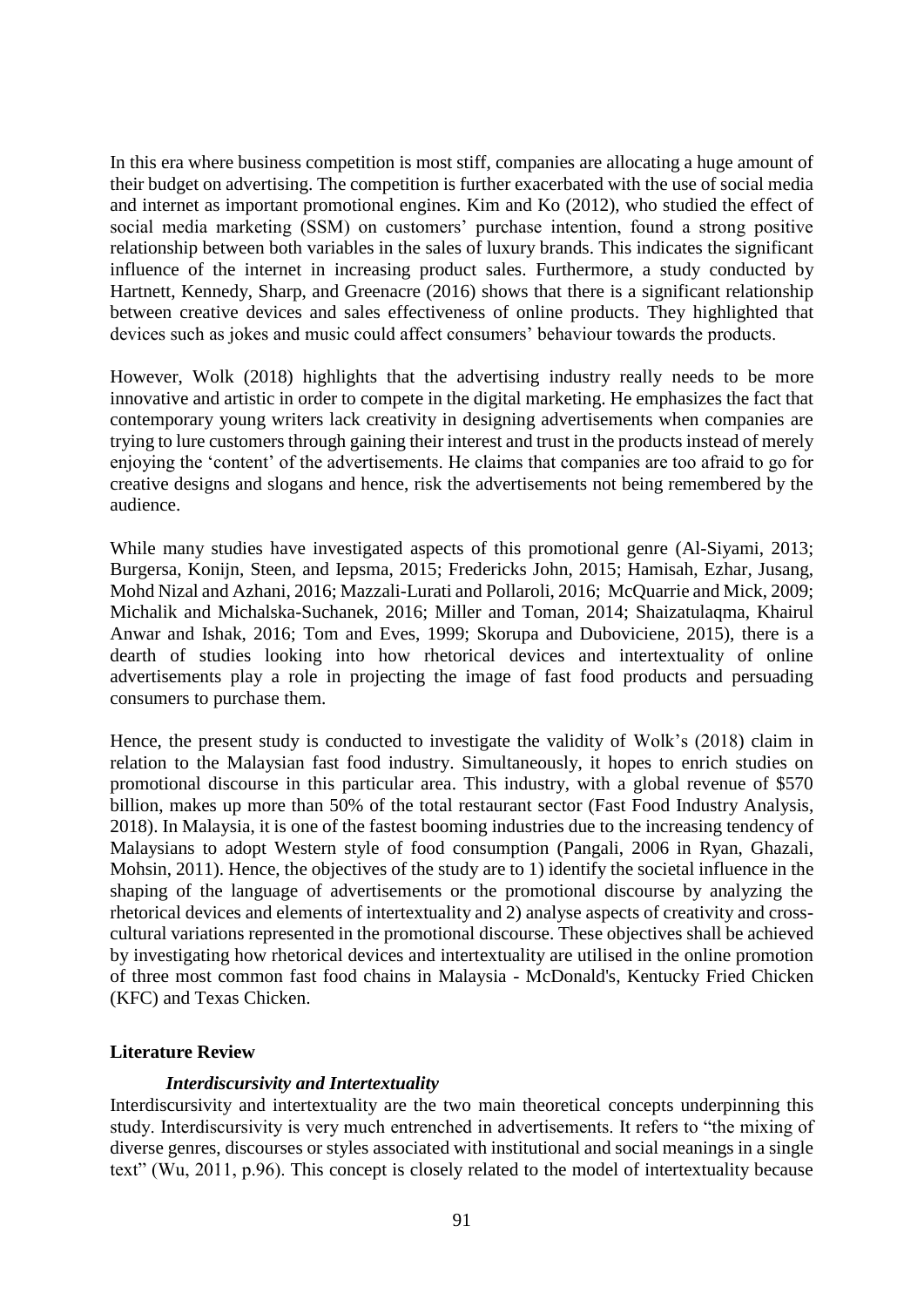"transformations between genres are examples of an intertextual relation" (Rahm, 2006, p.197). According to Fairclough (1993), language use is "always simultaneously constitutive of social identities, social relations, and system of knowledge and belief" (p. 134). The language use has always been shaped by how the society works or behaves. Language use can be socially shaping or socially constitutive. He also highlights that each discursive event has three points of view that must be critically analysed. First, the discourse could be a text that has been written or spoken. Second, the discourse practice involves the production and interpretation of the text. Lastly, the discourse must be treated as a part of social practice. Within these perspectives, a discourse must be analysed critically to draw the connection between discourse and society. An equally important element in advertisements is intertextuality. The term was officially introduced by Julia Kristeva in 1966 (Prentice and Barker, 2017). Kristeva opined that a text is not an isolated piece of work but rather it is conceptualised based on various referents such as discourse, texts and genres (Elmo Raj, 2015). Thus, readers of a newly produced text are able to make references to the "internal constituents of the text and a history of knowledge, conventions and experiences relevent to the discourse that are encountered" (Al-Syima, 2013, p.42).

Intertextuality in advertisements could give a big impact to the audience as it could trigger users's attention and memory to their previous experiences and original sources of the text that are parallel in content and form (Al-Syima, 2013; Chandler, 1997; Cook, 2001; Tanaka, 1994; Xin, 2000,). According to Ali & Aslam (2016), "Discourse should not be considered in isolation; rather, discourses act upon and influence one another in an act of intertextuality" (p.26). In short, intertextuality means a combination of previous texts into a new text whereby the previous discourses are possibly influencing, somehow and somewhere, along a new designed discourse.

The dependency and link between both texts give rise to the possibility for similar elements or genres to be attached to the new text. Indirectly, intertextuality presents a sense of familiarity and deeper understanding among the target readers when they come across the similar elements in the text that they are reading.

Meanwhile, Al-Siyami (2013) believes that intertextuality is a weapon for writers who wish to manipulate the readers. New texts will be injected with the elements from prior texts and the new texts will get involved in the process of restructuring on the way that it should be done prior to the production of the text. Al-Siyami (2013) also indicates that intertextuality is a process of putting a reference inside the text which will "play around" with the readers' memory to the original source of the elements. Thus, intertextuality will help the writer to produce a text that is absolutely new but with the twist of restructuring and remixing which will help the text to be more relatable and memorable to the readers.

Nemcokova (2014) highlights that the process of delivering advertisements using register and text-form which seem familiar to the readers is a very common practice among advertising team. The sense of familiarity will create "self-conciousness" among the audience of the advertisements which will enable them to make sense of previous experiences or memories that they have through the narration of the advertorials.

Based on this fundamental understanding, the present study aimed to identify the societal influence in the shaping of the language of advertisements or the promotional discourse by analyzing the rhetorical devices and elements of intertextuality.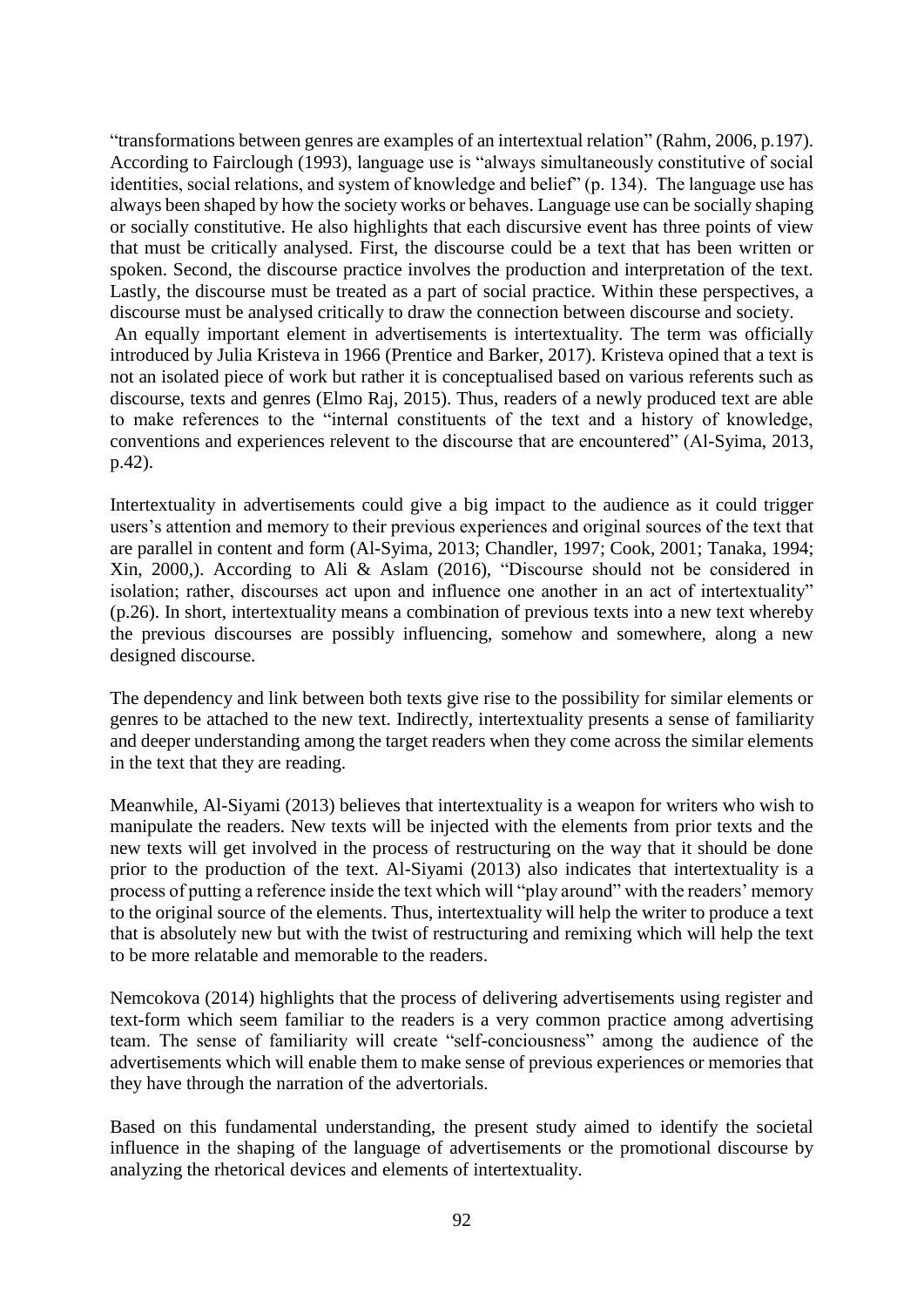#### *Promotional Discourse*

Due to modernity, the discourse throughout the world has injected some elements of capitalism which brings us to the promotional culture or consumer culture. This contemporary discursive practice has three influences which are  $-1$ ) post-traditional, 2) reflexivity, and 3) promotional or consumer culture. These occurrences and factors affecting the discourse practice in the contemporary society has resulted in the marketization of the public discourse (Fairclough, 1993).

Realizing the transformation from traditional discourse practice towards the contemporary discursive event, Bhatia (2005) has put forth promotional discourse as a means to engage the discourse with the societal expectations and needs. He stresses that promotional discourse has changed the process of writing into a form of art as a means for survival and cross-cultural variations. Writers are frequently struggling to enhance the creativity and the language used so that writing would appeal to the targeted readers. He concludes that these rhetorical and lexicogrammatical resources have helped the public discourse to be more creative and innovative. Due to this fact, this study aspires to investigate aspects of creativity and cross-cultural variations represented in the promotional discourse of three fast food chains in Malaysia. As a multicultural and multi-religious society, it is expected that the findings will be a vibrant representation of Malaysian colourful populace.

#### *Rhetorical Devices*

Rhetorical devices, being the main focus of analysis in the study, refer to artful mechanisms which are commonly used in advertisements with the intention to persuade the target audience (Harris, 2016; Michalik and Michalska-Suchanek, 2016; Miller and Toman, 2015; Tom and Eves, 1999). These devices are commonly found in advertising media such as slogans, images, logos, etc. Michalik and Michalska-Suchanek (2016) state that by using rhetorical tones with appropriate channel and method, the speaker or informer can directly gain the trust of his/her audience to agree with their points and arguments which will affect their decision-making. They emphasise that advertising is not only about designing a good case for the target audience but also conveying information in a way that conforms to the emotions of every human being. Moreover, Tom and Eves (2014) explain that rhetorical devices are linguistic features that can be used to create slogans or advertising copy. Besides that, Skorupa and Duboviciene (2015) emphasize the importance for advertorials to possess emotional appeal which would touch the audience's emotion, regardless negative or positive emotions. Rhetorical devices could also be working devices to add special effects on the advertisements which will appeal to the potential audience.

#### **Methodology**

A corpus of 24 online advertisements from Kentucky Fried Chicken, McDonald's and Texas Chicken (8 from each company) were used as the sample in this study (Please refer to Appendices I to VI for a few of the advertisements). These fast food chains were selected based on their popularity as major companies serving fast food in Malaysia. The choice of the online advertisements was made based on random sampling of the texts available on the internet from January 2017 to January 2018.

This study employed the framework of rhetorical devices developed by Michalik and Michalska-Suchanek (2016) in analysing the rhetorical devices in the corpus of online advertisements. The elements of the framework are described as follows: -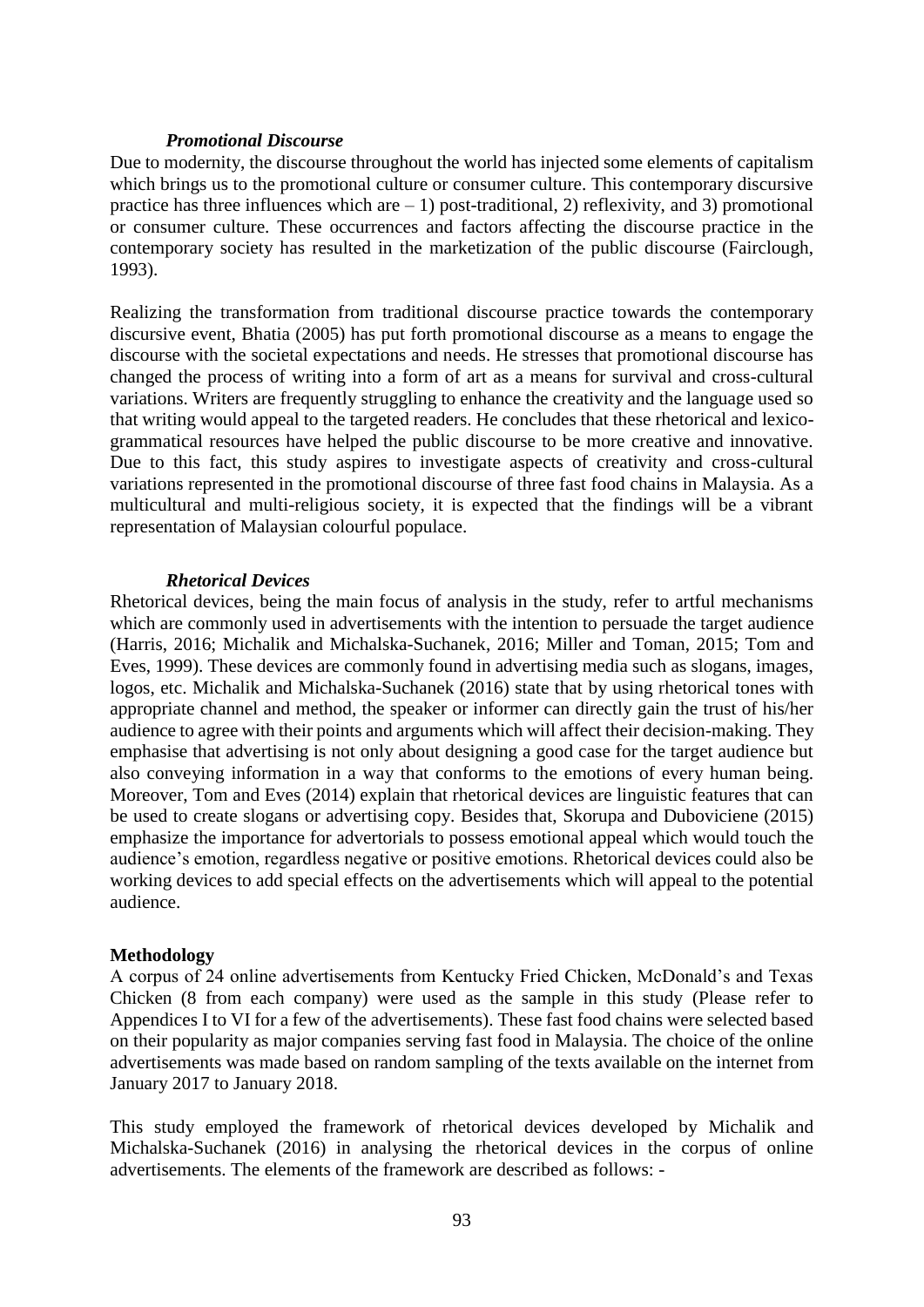|     | <b>Elements and definitions</b>                                                             |  |  |  |
|-----|---------------------------------------------------------------------------------------------|--|--|--|
| 1)  | <b>Alliteration</b> – an occurrence of the same letter or same sound at the beginning of a  |  |  |  |
|     | word or a phrase; first same consonant sound and occurs in a series.                        |  |  |  |
|     | e.g. Today, Tomorrow, Toyota (Toyota)                                                       |  |  |  |
| 2)  | <b>Hyperbole</b> – an exaggeration of a claim made by particular authors to make sure       |  |  |  |
|     | that the products will look bombastic and extravagant from what they really are             |  |  |  |
|     | e.g. Chevrolet. An American revolution (Chevrolet)                                          |  |  |  |
| 3)  | Rhymes – the same sound is repeated several times for an artful effect.                     |  |  |  |
|     | e.g. Gracespacepace (Jaguar)                                                                |  |  |  |
| 4)  | <b>Repetition</b> – repetition of certain words in a phrase or in a sentence to emphasize   |  |  |  |
|     | the message.                                                                                |  |  |  |
|     | e.g. New thinking. New possibilities (Hyundai)                                              |  |  |  |
| 5)  | <b>Personification</b> – an idea, an animal or a thing, given the human attributes.         |  |  |  |
|     | e.g. The car that cares $(KIA)$                                                             |  |  |  |
| 6)  | Idiom - intended to make the phrases attractive without pointing out the literal            |  |  |  |
|     | meaning.                                                                                    |  |  |  |
|     | e.g. Love at first flight (Virgin America)                                                  |  |  |  |
| 7)  | <b>Oxymoron</b> – Words that have opposite meanings.                                        |  |  |  |
|     | e.g. The little big car (Renault)                                                           |  |  |  |
|     | <b>Imperative mood</b> – manipulated to be a trigger to the audience so that they will be   |  |  |  |
| 8)  |                                                                                             |  |  |  |
|     | persuaded to buy the products and to instill the idea of buying the products into their     |  |  |  |
|     | mind; used to suggest or propose something in most natural way.                             |  |  |  |
|     | e.g. Do something memorable (Toyota Aygo)                                                   |  |  |  |
| 9)  | <b>Pronouns</b> – the usage of pronouns that will make reader feels relatable;              |  |  |  |
|     | - the use of pronouns, especially the second person singular or plural pronoun              |  |  |  |
|     | "you", or its possessive form "your", as well as the first person plural pronoun            |  |  |  |
|     | "we" or its possessive form "our" are used by copywriters to emphasize that the             |  |  |  |
|     | message is addressed to the reader (you) (Michalik & Michalska-Suchanek, 2016,              |  |  |  |
|     | $p.52$ ).                                                                                   |  |  |  |
|     | e.g. With your miles you can now fly further $(Q \text{atar Airways})$                      |  |  |  |
| 10) | <b>Verbs</b> – zooming in the focus of the message to the readers.                          |  |  |  |
|     | e.g. Just imagine what Citroen can do for you (Citroen)                                     |  |  |  |
| 11) | <b>Nouns</b> – emphasizing the values and characteristics.                                  |  |  |  |
|     | e.g. Design. Innovation. Performance (Jaguar XF)                                            |  |  |  |
| 12) | <b>Adjectives</b> – used to tell the audience the taste, the look, the feel, and everything |  |  |  |
|     | related to the properties of the products; giving the power of persuasion through the       |  |  |  |
|     | degree of the items.<br>e.g. More economical. Less pollutant (Peugeot)                      |  |  |  |

Burgersa, Konijn, Steen, and Iepsma (2015) have included irony and metaphor as elements in their study on rhetorical devices in slogans and advertising. Irony, according to Burgersa et.al (2015) is an evaluation which could be contradicting to the intended one, while metaphor is introduced as a comparison made from the original source to the target domain. These two items are powerful in initiating creative thought among the readers/audience due to their complexity and the way they act as a "puzzle" which help the advertisements to be more memorable and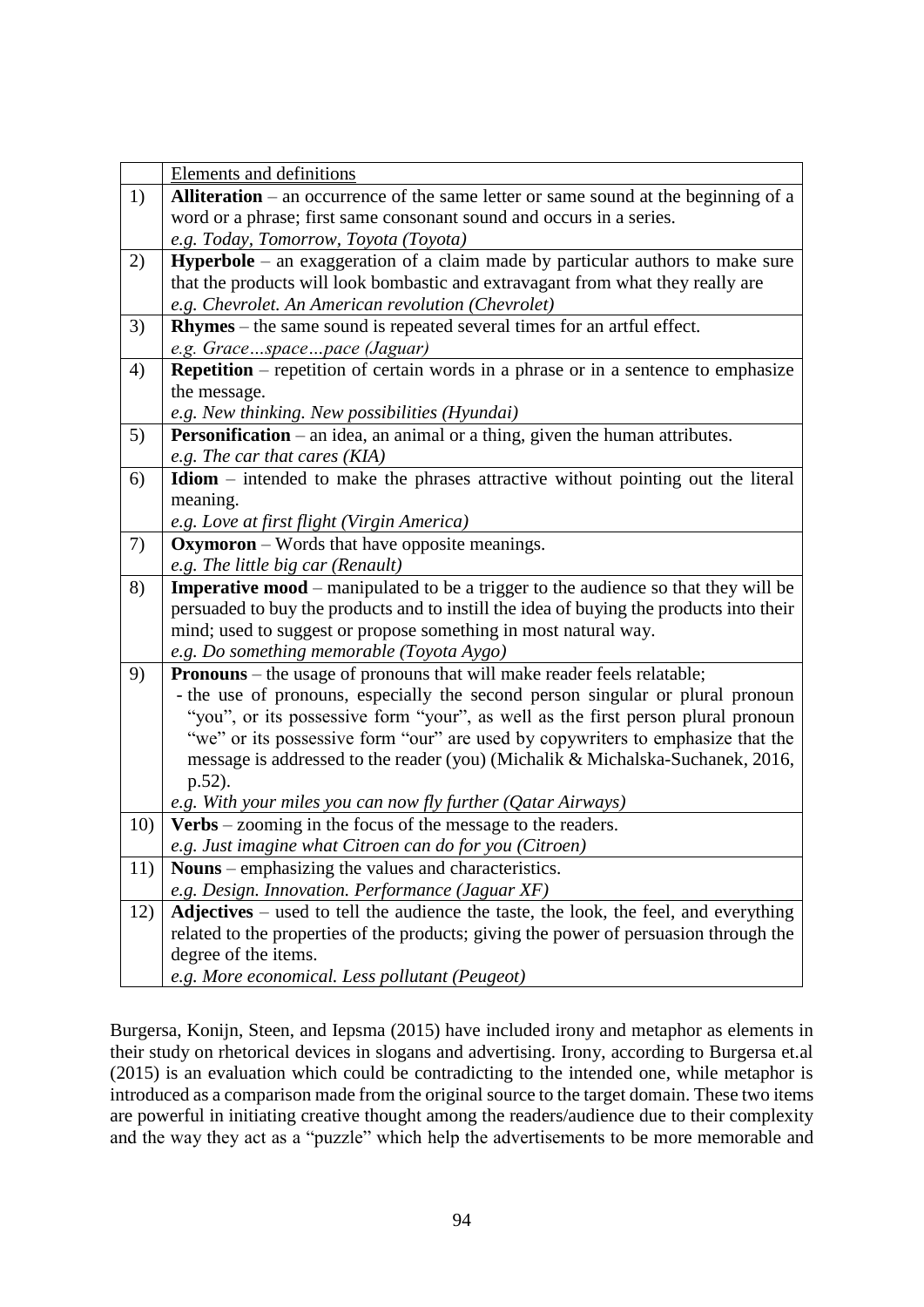interesting. Due to their importance, these two items were included in the analytical framework of the rhetorical devices making the total items fourteen.

### **Results and Discussion**

A summary of the rhetorical devices used by the three fast food chains is presented below.

| <b>Rhetorical</b>      | <b>Texas</b>   | McDonald's     | <b>KFC</b>     |
|------------------------|----------------|----------------|----------------|
| <b>Devices</b>         | <b>Chicken</b> |                |                |
| <b>Alliteration</b>    | 3              | $\overline{2}$ |                |
| <b>Hyperbole</b>       | 8              |                | $\mathbf{1}$   |
| <b>Rhymes</b>          |                |                |                |
| <b>Repetition</b>      | 7              | $\mathbf{1}$   |                |
| <b>Personification</b> |                | 5              |                |
| <b>Idiom</b>           |                |                |                |
| Oxymoron               |                |                |                |
| Imperative             | 21             | 9              | 22             |
| mood                   |                |                |                |
| <b>Pronouns</b>        |                | 3              |                |
| <b>Verbs</b>           | $\overline{2}$ | 5              |                |
| <b>Nouns</b>           | $\mathbf{1}$   | $\overline{2}$ | $\mathbf{1}$   |
| <b>Adjectives</b>      | 22             | $\overline{4}$ | $\overline{4}$ |
| <b>Metaphor</b>        | $\mathbf{1}$   |                |                |
| <b>Irony</b>           | $\mathbf{1}$   | $\overline{2}$ |                |
| <b>Total</b>           | 66             | 28             | 28             |

**Table 1: Frequency of Rhetorical Devices Used by The Three Fast Food Chains**

Table 1 shows the frequency of each rhetorical device found in the advertisements for Texas Chicken, McDonald's, and KFC. A total of 9 items of rhetorical devices were identifed in the advertisements of Texas Chicken, 9 items in McDonald's and 4 items in KFC. It is also obvious from the data above that Texas Chicken showed the highest frequency in the use of the 9 rhetorical devices with 66 occurrences while McDonald's and KFC both showed similar number of occurrences of 28.

## *Texas Chicken*

The analysis indicated that advertisements of Texas Chicken contained 9 items of the rhetorical devices which are as follows: -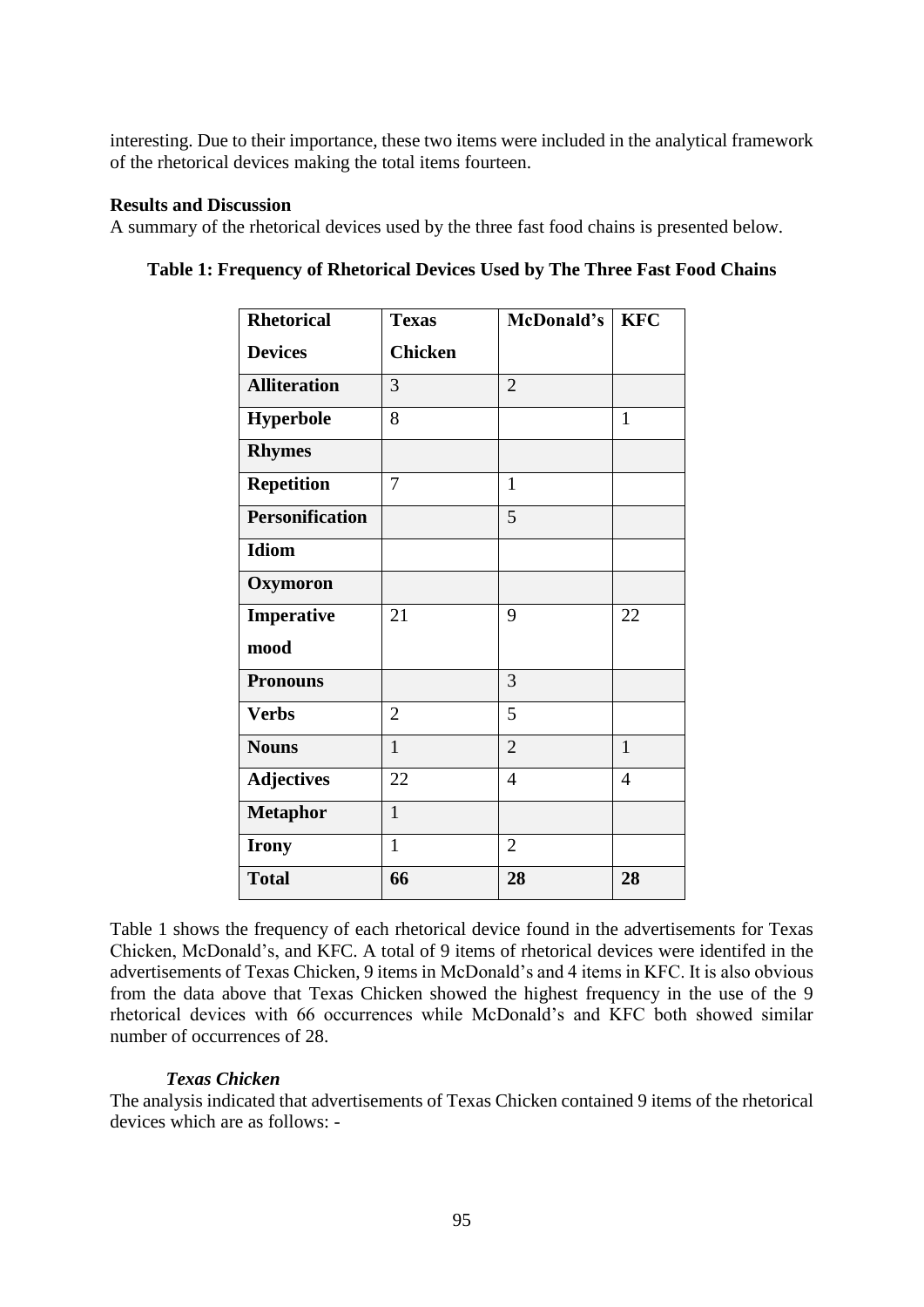- 1) **Alliteration**: In this case, Texas Chicken used several connotations of alliteration in their advertisements i.e. "Merry Meals", "More Spice. More Crunch. More Value", and "Mega Meals" where the focus is on the use of the /m/ sound at the beginning of every word and every phrase.
- 2) **Hyperbole**: The hyperbole used in Texas Chicken advertisements are "Mega Meals" and "100% Fresh Chicken". Although the latter would be arguable to say that it is not an exaggeration, it would be inappropriate to claim that a meal would be 100% fresh if we are talking about food from a fast food chain. Hence, with such claim, the company has over-promoted the chicken as fresh as they can guarantee that it is 100% fresh while it is quite impossible to do so when they are served to the customers.
- 3) **Repetition**: For the advertisements promoted by Texas Chicken, they utilised the slogan "100% fresh chicken. Fresh from the farm" almost in all of their advertisements. The word "fresh" is being repeated twice in that slogan probably because they want to place an emphasis on the freshness of their fried chicken product.
- 4) **Imperative mood**: Texas Chicken used this device to persuade their customers to try their products i.e. "RM 5.90 for limited time only", "From only RM 10.90", "RM 9.90 each with any purchase". From the examples given, a pattern can be identified where the company tries to convince customers to act quickly to purchase their products because the prices offered are within a limited time.
- 5) **Verbs:** Texas Chicken also used verbs in their advertisements, albeit the number is only 2 occurrences. Among the advertisements analysed in this study, it was found that there was an advertisement which used the verbs "Fry" and "Dip". The use of the verbs suggest to the audience that the product has gone through the process of frying and dipping into the sauce. Moreover, it is also part of the marketing technique to tap into the senses of the buyers.
- 6) **Nouns:** An advertisement in the corpus uses a noun in a slogan to promote a burger produced by Texas Chicken which reads "Fiery '*crunch*' burger". Crunch relates to the sound made by someone when he/she bites something that is crunchy. The word conjures the idea that the "*crunch*" sound will be heard when customers try the burger. It also gives the idea of the enjoyment and satisfaction when they take their bite into the burger.
- 7) **Adjectives:** This item has the highest occurrence in the advertisements analysed in this study. In the products advertised by Texas Chicken, there were several adjectives used and attached to the slogans or appear independently. The common adjectives used in the advertisements are "new", "limited", "free", "fresh". The adjectives are used to promote the items especially the new products introduced by the company. The adjectives mentioned serve the purpose of notifying customers on the availability of the products and the properties of the products, other than trying to sell the products along with a few "free" items.
- 8) **Metaphor:** *Fry 'N' Dip: with Nacho cheese* is a slogan found in one of the advertisements. The replacement of the word "and" with the letter "N" aims to symbolize the Nacho cheese that the company is promoting to the audience. Furthermore, the replacement of "and" to "N" gives the slogan a catchy effect.
- 9) **Irony**: In one of the advertisements, the researcher found that a word "cooler" was used to indicate both noun and adjective for the tote bag promoted along the Texas Chicken products. The slogan reads "Cooler tote bag" which probably aims to give a literal connotation as a bag for the customers to keep their coolers. However, "cooler" could also mean something which is 'cool' which indicates something that will never go out of style and gives an adjective connotation to the tote bag.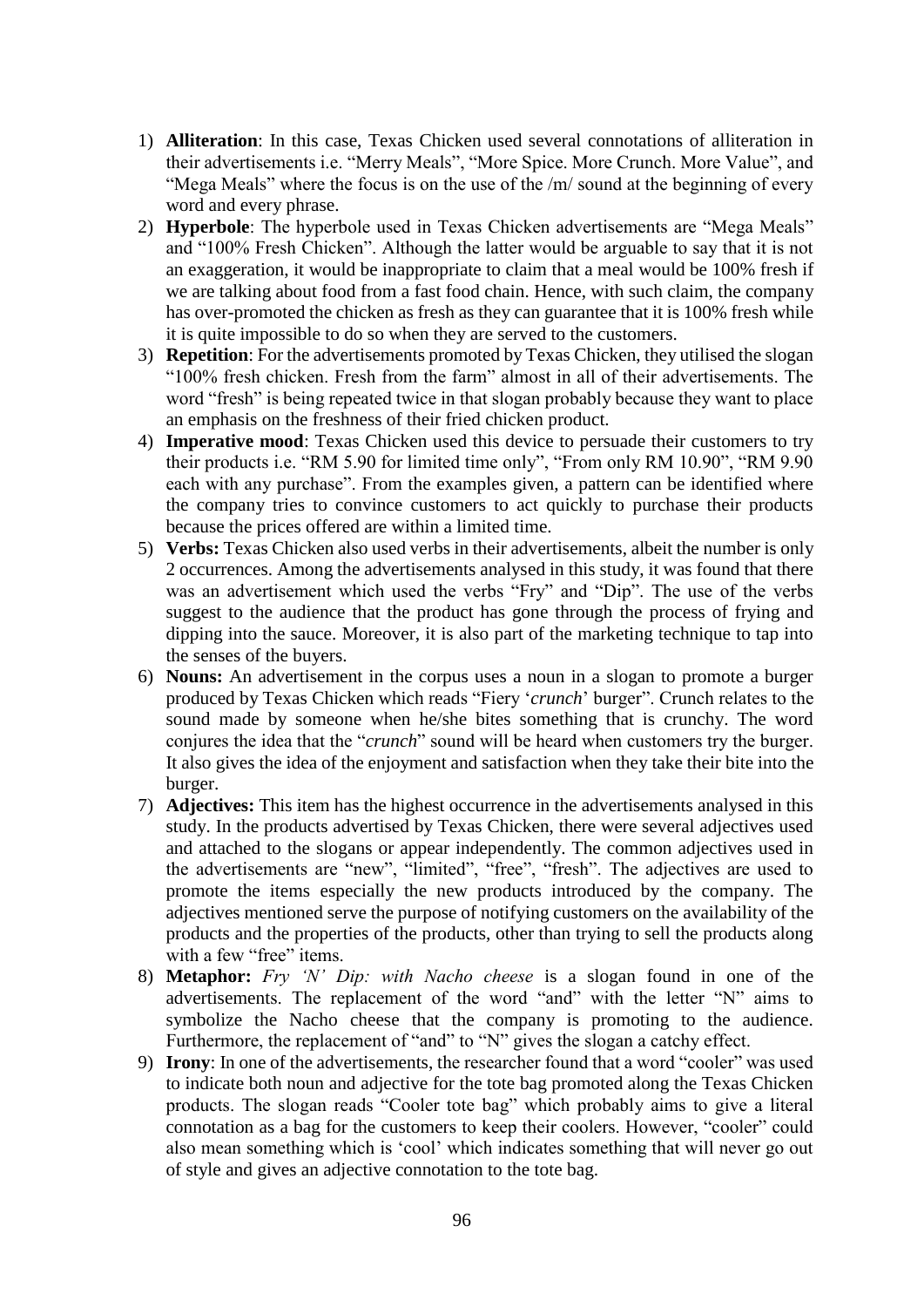#### *McDonald's*

This study also analysed 30 occurrences of rhetorical devices from 8 advertisements by McDonald's. The use of rhetorical devices in the advertisements can be seen as follows: -

- 1) **Alliteration**: The use of alliteration can be seen in the McDonald's slogan "Mix & Match". Both words "mix" and "match" start with the sound /m/. Thus, the condition satisfies the occurrence of alliteration in the advertisements.
- 2) **Repetition**: In the McDonald's advertisements, there is a repetition which is included in one of the advertisements. The slogan - "Spice, Spice Baby" - has the word "spice" that is repeated twice. The repetition of the word "spice" is made to give the emphasis on the amount of spice that they include in their advertised products.
- 3) **Personification**: In the case of McDonald's advertisements, there are 5 occurrences of personification. "Spice, Spice Baby" is one of the examples from the advertisements which shows that the food product is referred to using a term of endearment "Baby". Besides that, there is another advertisement that illustrates the conversation between the food products and the audience. The dialogues are – "We look good together", "You're right for me", and "Chillin' with my sweetie". Apart from that, there are several humane remarks which are also included in the advertisements such as "My love from the grill" which refers to the burger as a lover.
- 4) **Imperative mood**: In the advertisements by McDonald's, there are several slogans that utilise imperative mood. "Mix & Match" and "1+1 = RM 5.99" tell the audience that they can mix and then match the food products promoted in the advertisements. The latter indicates that if customers buy two items in the advertisements, they will only need to pay RM 5.99.
- 5) **Pronouns:** In the McDonald's advertisements, three pronouns are found which are "you", "we" and "me". It can be understood that the pronouns are meant to make the advertisements closer to the potential consumers and when they see the advertisements, they will directly feel the connection.
- 6) **Verbs:** In the advertisements by McDonald's, several verbs are identified such as "mix", "match", "look", "chilling". These monosyllabic verbs were used to encourage customers to take actions immediately.
- 7) **Nouns:** In the Prosperity Burger advertisement, it uses nouns such as "beef" and "chicken" to indicate the types of burgers they produce. In this context, the advertiser is trying to attract two groups of customers  $-1$ ) those who favour chicken meat and 2) those who would go for beef instead. By emphasizing the two words, readers would be notified that Prosperity Burger comes in both chicken and beef.
- 8) **Adjectives:** Adjectives that can be found in McDonald's are "spicy", "new", "golden". These adjectives are used to give the identity to the products and to define how it looks like or how it tastes like. The adjective "new" is a very common adjective that can be seen in every advertisement when companies are trying to promote their new products.
- 9) **Irony**: An element of irony can be seen in the advertisement particularly in the projection of "1+1=RM 5.99". A normal calculation would show that  $1+1=2$ , however such calculation has been creatively twisted to convey to customers that if they buy one item from the menu and buy another one from another menu, they will get RM 5.99 as a total price for both items. In this case, irony helps the advertisements look mindblowing and humorous which could help the advertisements to be memorable to the readers.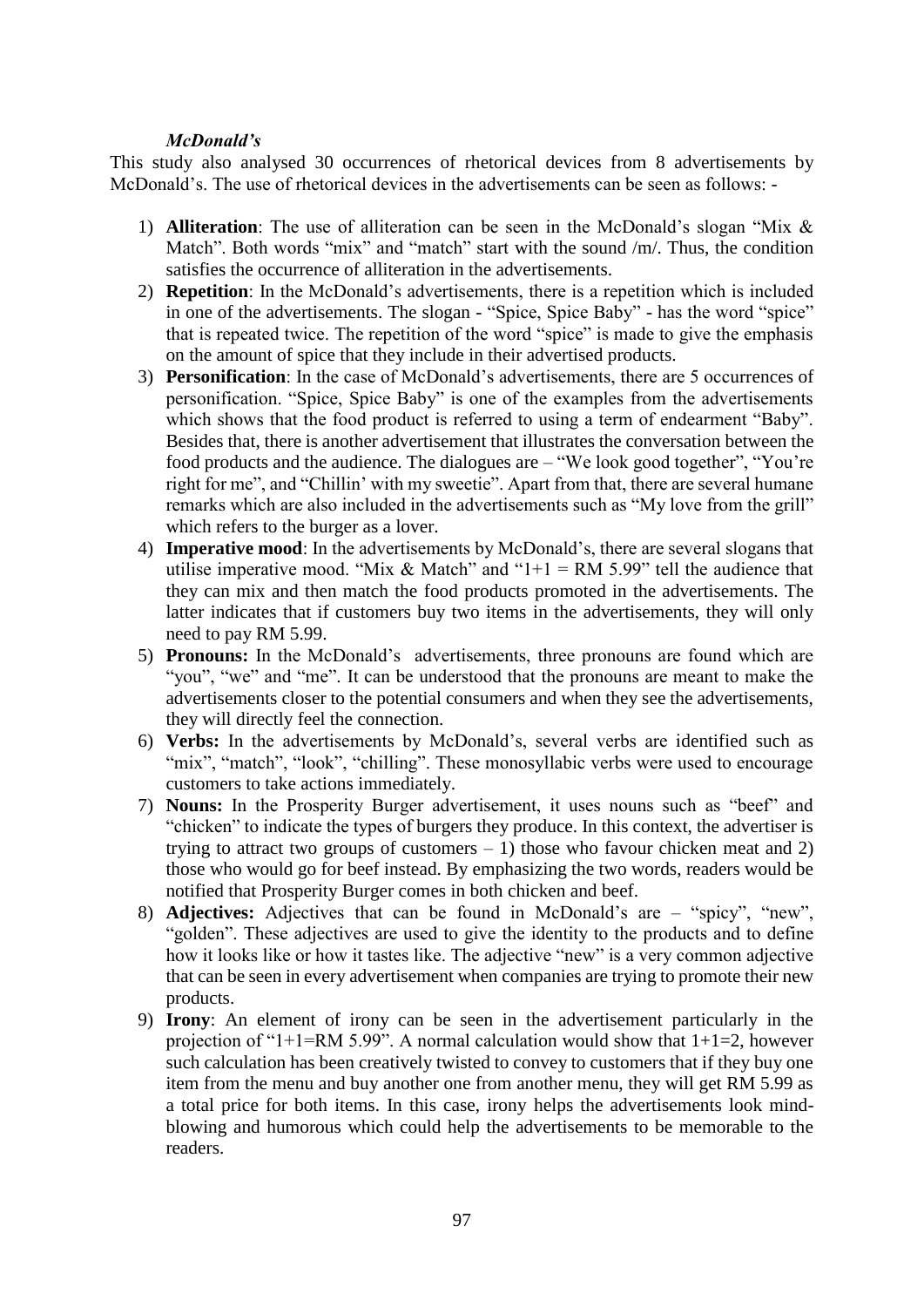#### *Kentucky Fried Chicken*

The usage of rhetorical devices in KFC advertisements can be analysed as follows: -

- 1) **Hyperbole**: In the advertisements by KFC, there is an occurrence of hyperbole which is exaggerating the fact that the Thai sauce is so authentic even the Thais want to have it. Although it is never guaranteed how authentic the sauce is, putting such remark is seen as an initiative of KFC Malaysia to over-sell their product so that the potential customers would come to the outlet and have a taste of it because of the exaggeration made by the claim.
- 2) **Imperative mood**: "It's better to share" is one of the examples of imperative mood used by KFC. Imperative mood has the highest occurrence compared to the other 3 items (Refer to Table 1). Apart from that, KFC seems to favour putting the product price in the advertisements. This is probably to inform customers that they provide affordable price compared to other fast food chains which somehow could persuade the readers to choose their products instead, as a choice for fast food restaurant.
- 3) **Nouns**: In one advertisement, the noun "bargain" is used to promote the bucket meal by KFC. The noun "bargain" is used to indicate to customers that purchasing the bucket meal will be a great option for them to buy a large quantity of the product at a cheaper price.
- 4) **Adjectives**: "So authentic" and "So good" are two phrases which indicate the authenticity and the goodness of the KFC products. The adjectives "authentic" and "good" define the products sold and they emphasize the good quality that the products possess. In doing so, it can help to build trust in the readers where it will affect their decision to buy and try the products.

The findings above clearly indicate that all three fast food companies do utilize majority of the rhetorical devices in their advertisements albeit at different frequency. Indirectly, this shows that the advertisers do make attempts to instill creativity in their manipulation of the devices in order to capture the attention of the customers and gain their interest in purchasing the products. This result negates the idea mentioned by Wolk (2018) that companies are apprehensive to produce innovative slogans and designs. One clear justification can be seen in the **Personification** of the products which is indeed a very fascinating way in representing the food. For instance, the phrase "My love from the grill" in the McDonald's advertisement indicates that the burger is perceived as a lover rather than mere food.

Moreover, the utilization of **Verbs** in the advertisements using monosyllabic action words such as 'Fry', 'Dip', 'mix', 'match' is an appealing technique to subtly persuade customers to take immediate actions (Refer to Appendix VI). On this, Zhang, Lorache, and Richard (2017) state that verbs are found to be more noticeable to the readers compared to pronouns and adjectives. Their study indicate that Chinese people tend to favour verbs as a tool to persuade them to buy something. However, in this study, **Adjectives** is a common device found in the advertisements of all three fast food chains with a total of 30 occurrences. Adjective words such as 'fresh', 'spicy', 'new', 'authentic' and 'fiery' (Refer to Appendix V) are able to stimulate the readers' senses and prompt them to act instantly.

Another device frequently used in the advertisements is **Imperative Mood** which is evidenced, among others, in the phrase "It's better to share" by KFC. This phrase indicates a crafty manipulation of the idea of 'sharing' to encourage customers to buy the chicken in the 'bucket'.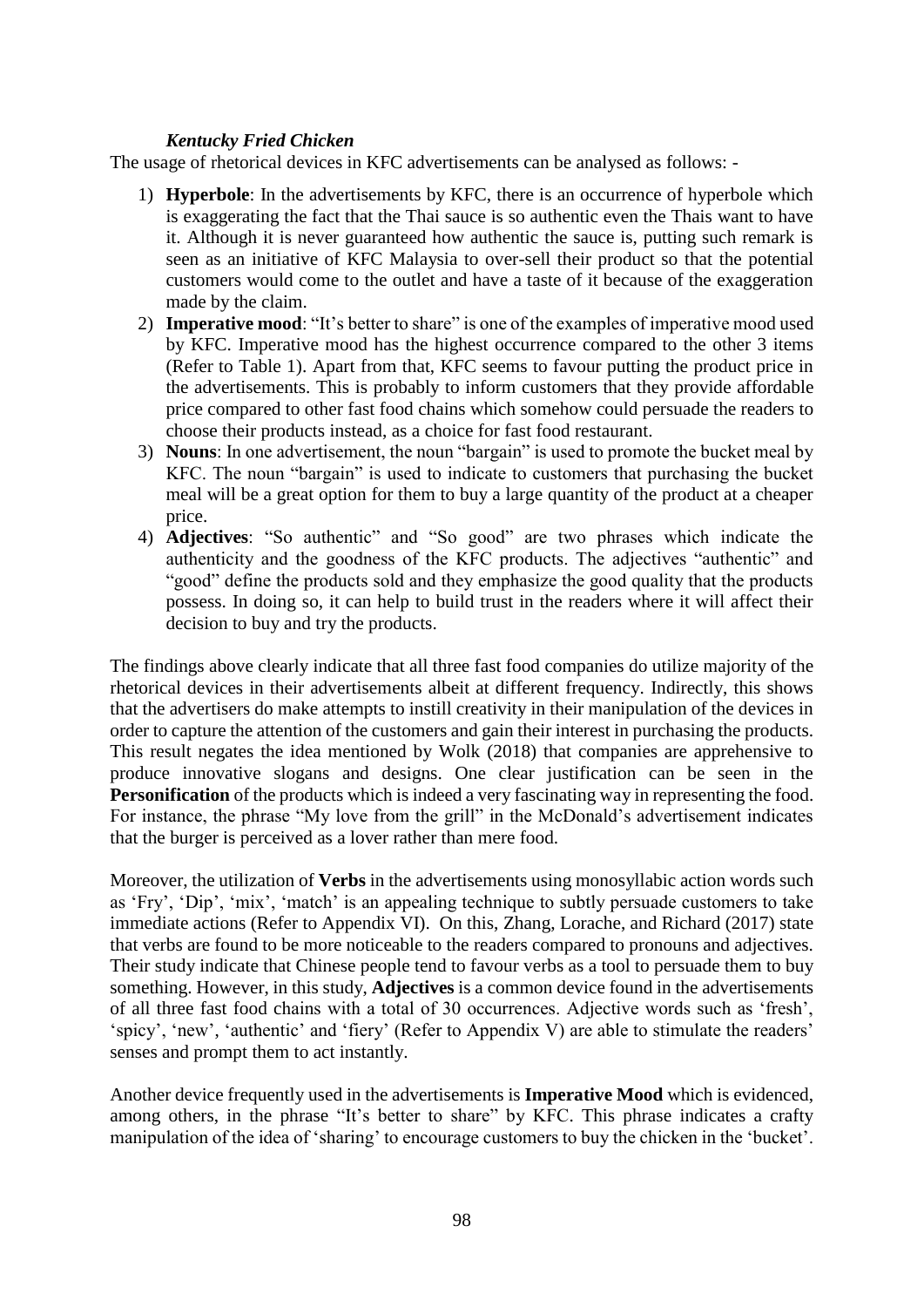Using a natural human instinct i.e. the concept of sharing, KFC triggers the customers' intention to enjoy the festivity (*Eidul Fitri*) by sharing the food with their loved ones.

In summation, it can be deduced from these findings that rhetorical devices are indeed an important aspect in advertising because they accentuate the element of creativity and inventiveness in promoting the products and influencing customers' purchasing behaviour.

#### *The Use of Intertextuality*

Besides rhetorical devices, another aspect that is the focus of this study is intertextuality. The findings indicate that there are two types of intertextuality that are commonly used in the advertisements of the three fast food chains which are popular culture and socio-cultural influence.

#### *Using Popular Culture*

Based on the corpus, the researchers found that several advertisements have infused elements of popular culture. These elements include films, songs, and even popular issues through the mass media. McDonald's uses the "Spice, Spice Baby" slogan in one of their advertisements. This slogan mocks the title of a song by Vanilla Ice, an American singer, entitled "Ice, Ice Baby". This creative infusion of song lyrics in written advertisements clearly depicts the concept of intertextuality which encompasses an interplay of texts with other discourse and genres. The ingenious restructuring of the text will then prod the readers' memory of the original source of the elements which allows them to easily relate to the new text (Al-Siyami, 2013; Ali and Aslam, 2016; Chandler, 1997; Cook, 2001; Tanaka, 1994; Xin, 2000). Hence, by inserting lyrics in the advertisements, it can give customers a sense of familiarity and tap onto their memories of such elements. It may be deduced then that the 90s generation would be able to relate to the slogan with the song that they are familiar with and indirectly be interested to purchase the product.

Another example of intertextuality is the infusion of the elements of the K-pop culture in the advertisements. Currently, K-pop culture is becoming a global phenomenon (Abdul Malik Badeges, n.d; Bouelhowers, 2018; Collette-White, 2011; Dal, 2018; Fabian, 2018; Romano, 2018; Thao, 2012; Wang, 2018;). As a result, Korean drama or K-drama has taken the world with their collection of TV series which are watched by various people throughout the world. In Malaysia, K-drama is one of the phenomena that keeps growing among Malaysian viewers (Julina Tajul Ariffin , 2016; Julina Tajul Ariffin, Hassan Abu Bakar and Nor Hafezah Yusof, 2018; Zailin, 2010; Zailin Zainal Ariffin, Khalifah Osman, Ridhuan Tee, Wan Nor Aini and Mohd Nor Othman, 2013). Hence, when McDonald's produced Korean Spicy Burger, they creatively integrated the K-drama influence into their products. The advertisements mocked the posters from K-drama series. "My Love from Grill", "Burger Over Flowers", and "Descendant of the Bun" are the slogans that were adapted from the title of the K-dramas which were originally "My Love from the Star", "Boys Over Flower" and "Descendant of the Sun" (Refer to Appendices III & IV). The innovative insertion of the K-drama titles in the food advertisements shows an obvious manipulation by the advertisers of the temporal and contextual elements which would indeed arouse the interest of the purchasers as they can create a connection to the products.

Besides that, the mass media has also highlighted a lot of controversial and popular issues. In April 2018, BBC reported that a participant in the Masterchef UK was eliminated from the show because the judges thought that the *rendang* dish prepared by Zaleha Kadir was not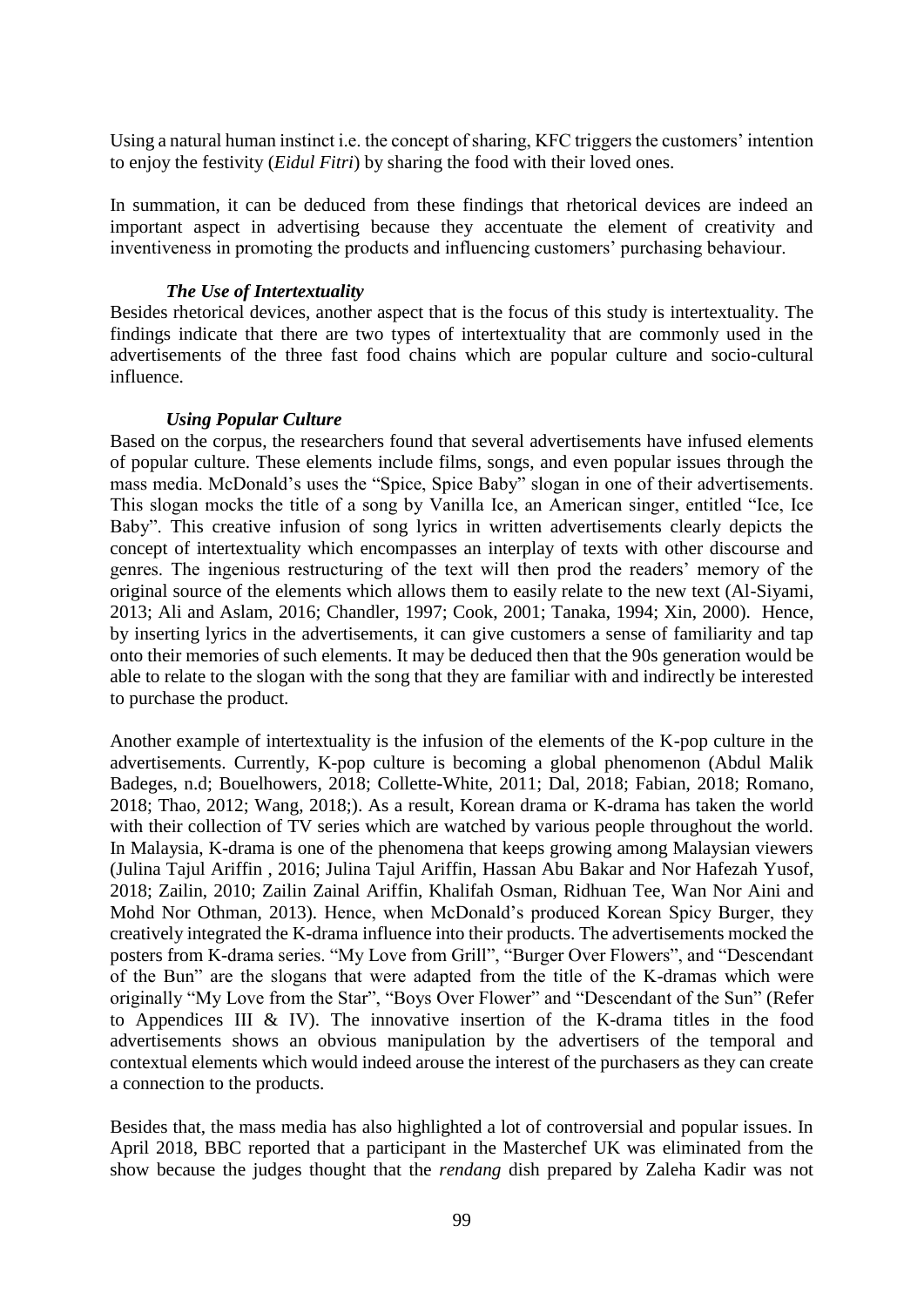"crispy" enough for their liking. The remark then, has sparked the rage among Malaysian people, especially those who have been eating *rendang* for ages and the fact that *rendang* has never been or should never be crispy (Chen, 2018; Mei Chu, 2018). Seeing this opportunity as an intelligent marketing strategy, KFC has produced an advertisement for its crispy fried chicken with a statement "NOT *RENDANG*" as a promotional tagline (Refer to Appendix II). It was also meant to mock the issue pertaining to the Masterchef UK show. This technique is also called "parody".

In this example, intertextuality was cleverly crafted when KFC manipulates this controversial issue by injecting a sense of identity to trigger the customers' attention since this issue is only relatable to Malaysians. Moreover, the two-word tagline was sufficient to convey the covert meaning of the advertisements since a relationship has been established between the issue and the customers. This example accentuates the elements of identity and relationship in intertextuality as highlighted by Al-Siyami (2013).

#### *Using Socio-cultural Influence*

Another type of intertextuality found in the advertisements is socio-cultural influence. Malaysia, being a multiracial and multireligious country, has many festivals going on throughout the year. Most companies take this opportunity to attract their potential customers to buy their products. The same goes to the fast food chains. Every year, they will come up with products that will integrate the cultural values of certain races especially when it comes to festive seasons. It is not surprising to come across such values when analysing the influence of intertextuality in the advertisements gathered in the corpus. McDonald's has been known for its Prosperity Burger whenever the Chinese New Year is around the corner. The word "Prosperity" will always be highlighted in the advertisements to compliment the belief of the Chinese people that the new year will bring them prosperity. From the corpus, the researchers extracted a few advertisements that used *Eidul Fitri* festival as a part of the campaign. For instance, Texas Chicken introduced a meal for *Eidul Fitri* called *Raya* Samplers while KFC promoted their KFC Bucket "Kongsi" for *Eidul Fitri* campaign (Refer to Appendix I). Moreover, they also used Islamic calligraphy to enhance the Islamic celebration mood and included a crescent moon which Muslims use to indicate the beginning of the *Eidul Fitri*  celebration. These examples clearly display how the companies make use of social images and religious symbolism to associate the products with the customers' social reality and religious identity.

These findings concur with that of Al-Siyami (2013) who studied the intertextuality of advertisements of a Saudi newspaper. She found that the advertisers invested in elements which are relatable to the readers' Islamic and Arabic identity such as registered expressions, symbols and images within the local culture. On this, Chandler (1997) highlighted that the focus on the shared experiential commonality of the buyers enhances the relationship with the brand.

#### *Possible Factors of Influence*

There are a few possible factors that could influence how the advertisements were developed. The first factor is the popularity of the fast food chain. Although the three fast food chains are well-known in Malaysia, there will always be positioning involved such as which among them is the most famous and recognized by Malaysians. One of the indicators is the number of their outlets. KFC has almost 400-500 outlets as of April 2018 (*Complete List of KFC Malaysia Locations*, 2018). Meanwhile, McDonald's has around 200-300 outlets nationwide (*Complete List of McDonald's Malaysia Locations*, 2018), while Texas Chicken has 34 restaurants around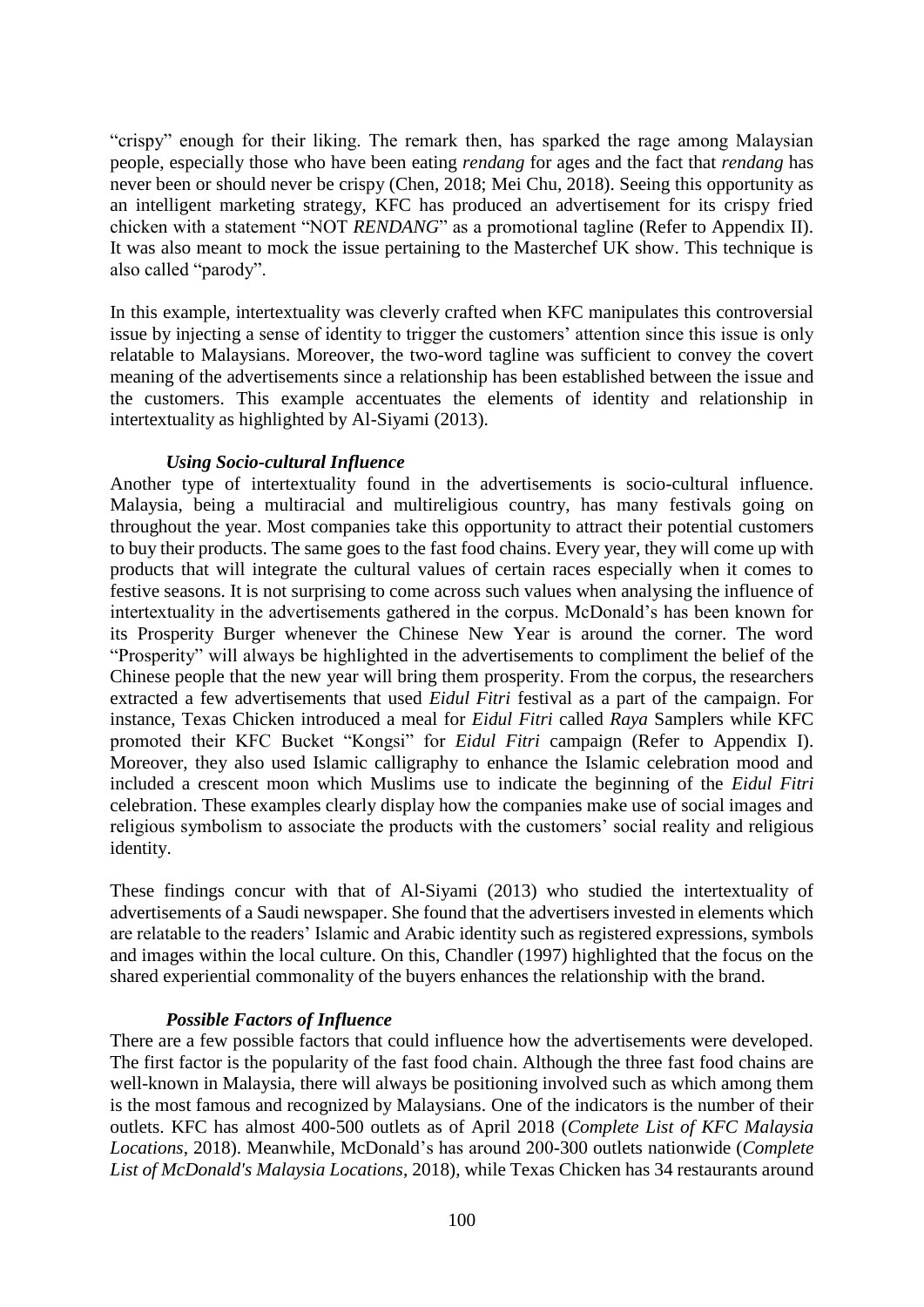Malaysia (Malay Mail, 19 January 2017). A correlation can be drawn between the number of outlets and the results displayed in Table 1.

It can be deduced that KFC, with the highest number of outlets and being the first fast food name in Malaysia, may not have to invest a lot on advertisements as long as they are able to ensure that customers are satisfied and happy with their products. This concurs well with the linguistic evidence derived in this study which indicated that KFC is not investing so much on injecting 'creative' elements in their advertisements since they only used 4 types of rhetorical devices out of 14 in attracting the interest of their customers.

However, the study found that McDonald's, another favourite fast food chain in Malaysia, utilised more types of rhetorical devices in their advertisements compared to KFC. They used 9 types compared to 4 types for KFC. From these findings, it can be assumed that in order to stay in the competition, McDonald's is aware that they need to step up their game in promoting their products especially so since they are the second fast food establishment in Malaysia yet having lesser number of outlets compared to their competitor, KFC. Their advertisements need to inject creative elements to attract more potential customers to their restaurants, hence, the use of more rhetorical devices.

In Malaysia, Texas Chicken is still far behind in terms of the number of outlets which is currently 34 (Malay Mail, 19 January 2017). This is very understandable since this fast food company has just entered the Malaysian market in 2013 (Texas Chicken History, n.d.). As a new entrant in the fast food industry in Malaysia, the company realises the extent of the competition that they have to face. They really need to inform Malaysians of their existence and promote their products as well as attract them to try the new food. To achieve this, they utilise elements of 'creativity' and 'intertextuality' in promoting their products. These efforts are clearly depicted in the use of rhetorical devices employed in their advertisements. In reference to Table 1, it can be seen that advertisements by Texas Chicken recorded the highest frequency in the use of rhetorical items in this study which is 66 for 9 types of devices.

## *Halal Logo as a Rhetorical Device*

Apart from tackling the customers through advertisements, it is also very common for products that are being sold in Islamic countries to have its *Halal* recognition, both on the products and in the advertisements. Consumers are more prone to favour advertisements that have *Halal* certification and recognition compared to those without the *Halal* sign (Ariffin, Shah and Ismail, 2016; Shaizatulaqma, Khairul Anwar and Ishak, 2016).

Based on the corpus used in this study, there are several advertisements that included *Halal* logo and *Halal* slogan. Malaysia's KFC, Texas Chicken, and McDonald's have been very supportive and informative about their *Halal* status to attract more consumers to try their food without any hesitation. They are using *Halal* logo and *Halal* slogan as an imperative mood to suggest and propose to the customers that their products are safe to be consumed and they are *Shari'ah* compliant. In 2013, McDonald's reputation was tarnished due to speculations of non-*Halal* ingredients in its products which resulted in massive boycott among the citizens especially the Muslims (Ana Ghoib, 2103; Mei Chu, 2013; The Star Online 21 Sept 2013). Hence, to gain customers' confidence, most fast food chains in Malaysia are using *Halal* logo in their advertisements as an effort to ensure that their potential customers, especially Muslims, will not have doubts while enjoying their food.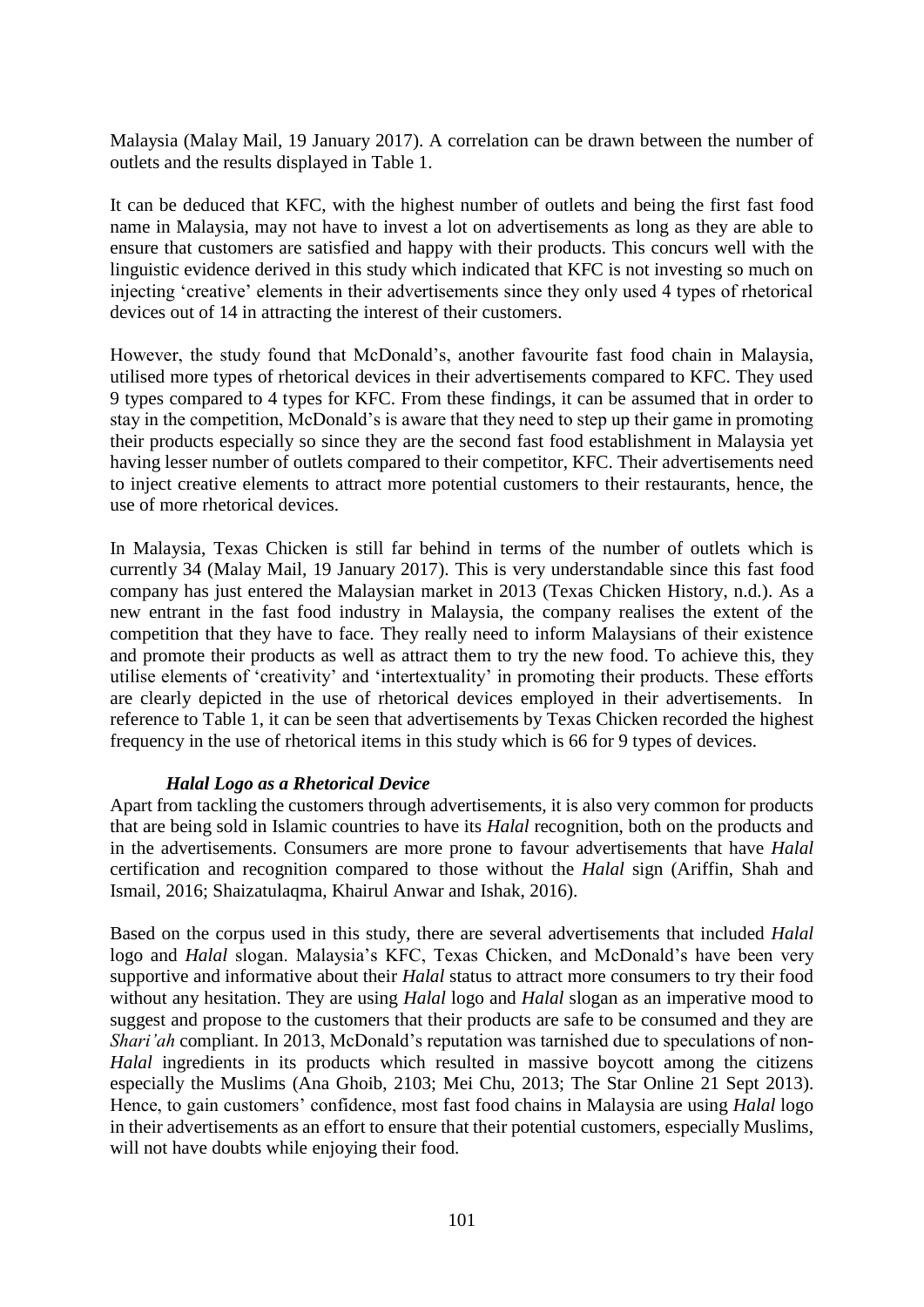#### **Conclusion**

The findings from this study clearly accentuate the functions of rhetorical devices in creating impactful advertorials as utilized by the three fast food chains (KFC, McDonald's, and Texas Chicken) in promoting their products.

Besides that, it also highlights on the possible relationship between the use of the rhetorical devices in the advertisements and the level of prominence of the companies in Malaysia. Moreover, the use of popular cultures and socio-cultural influences have been identified as part of the intertextual elements in their advertisements to enhance the memorability of the audience towards the products and create an association with their identity. It was also found that *Halal* logo has become an important rhetorical device to give assurance to Muslim customers on the quality and permissibility of the food products. This analysis has proven that despite some claims, creative linguistic devices such as rhetorical devices and intertextuality are very much prevalent in online advertisements as working devices to attract customers.

#### **Acknowledgement**

This study received the financial support from the Ministry of Education, Malaysia (FRGS/1/2018/SSI01/UIAM/03/1).

#### **References**

- Ali, A., & Aslam, A. (2016). Intertextuality: An effective tool in selling products through advertisements. *PUTAJ – Humanities and Social Sciences*, *141-150.*
- Al-Siyami, A. (2013). Intertextuality in newspaper advertising. *Journal of Modern Languages 23(1)*, *41-56.*
- Ana Ghoib. (2013). McDonald's Malaysia nafi guna mayonis dan sos 'lemak babi' ML10 (*McDonald's deny using lard in mayonnaise and sauce)* . Retrieved from https://www.malaysianreview.com/27023/mcdonalds-malaysia-nafi-guna-mayonissos-lemak-babi-lm10/
- Ariffin, S. K., Shah, K. A., & Ismail, I. (2016). Muslim consumers' attitudes toward the advertisement of non-certified coffee shops. *Jurnal Pengurusan 48*, *111-123.*
- Abdul Malik Badeges. (n.d). *The global phenomenon of the k-pop culture: The case of music industry in Malaysia*. Unpublished thesis. University of Malaya.
- Bhatia, V. (2005). Generic patterns in promotional discourse. *Persuasion across genres: A linguistic approach*, 213-225.
- Bouelhowers, M. (2018). Will k-pop conquer the world?. Retrieved from https://www.diggitmagazine.com/papers/will-k-pop-conquer-world
- Burgersa, C., Konijn, E. A., Steen, G. J., & Iepsma, M. A. (2015). Making ads less complex, yet more creative and persuasive: The effects of conventional metaphors and irony in print advertising. *International Journal of Advertising 34(3)*, *515-532.*
- Chandler, D. (1997). *Semiotics for beginners.* Retrieved from http://www.aber.ac.uk/media/Documents/S4B/sem01.html
- Chen, H. (2018). Malaysians roast Masterchef over chicken rendang elimination. *BBC News (3 April 2018).*
- Collette-White, M. (2011). Korean pop music out to conquer the world. Retrieved from https://www.reuters.com/article/us-asia-west-idUSTRE7AS0WS20111129
- *Complete List of KFC Malaysia Locations*. (2018, April 07). Retrieved from AggData: https://www.aggdata.com/aggdata/complete-list-kfc-malaysia-locations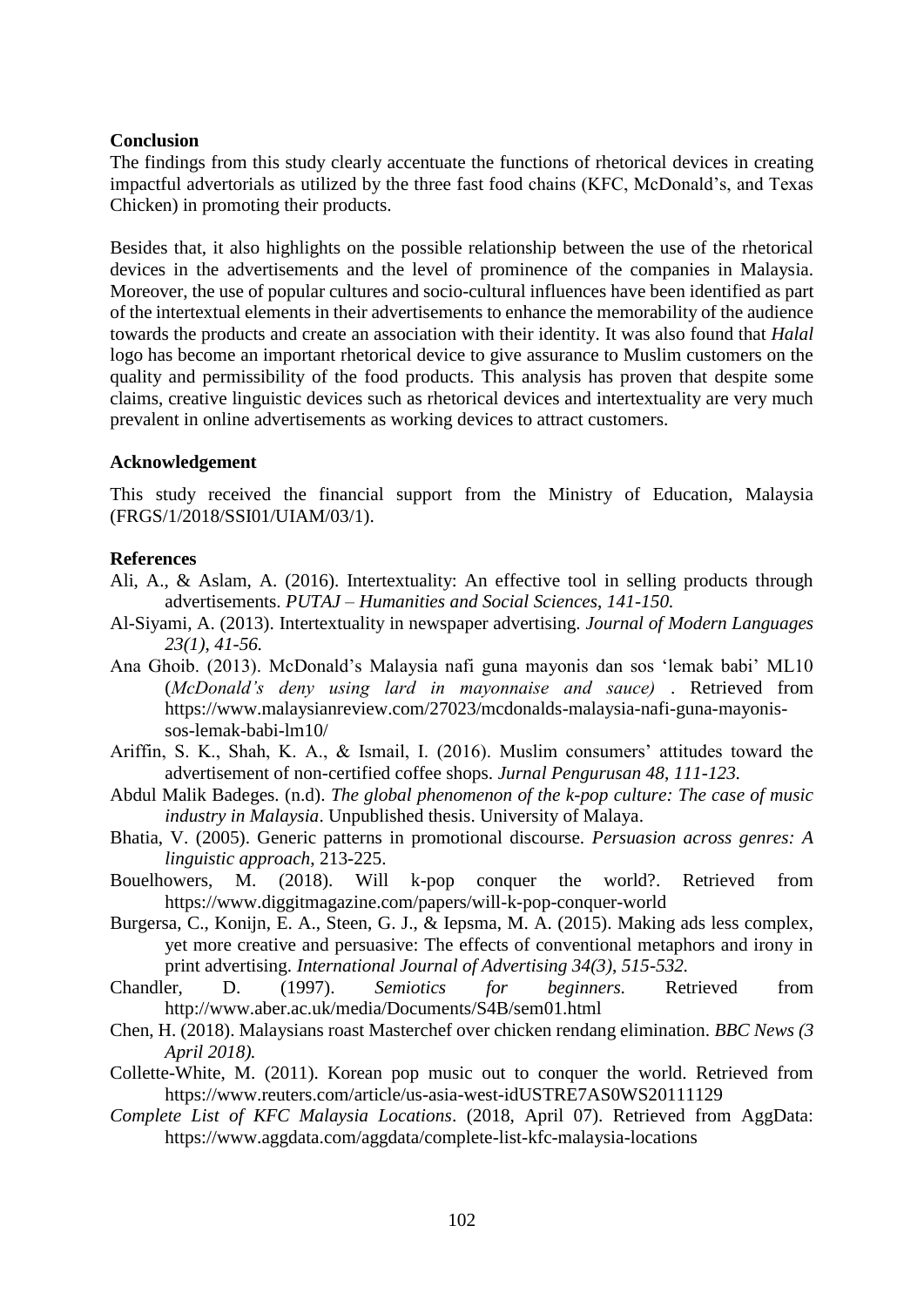- *Complete List of McDonald's Malaysia Locations*. (2018, March 18). Retrieved from AggData: <https://www.aggdata.com/aggdata/complete-list-mcdonalds-malaysia-locations>
- Cook, G. (2001). *The discourse of advertising.* New York: Routledge
- Dal Yong Jin. (2018). An analysis of the Korean wave as transnational popular culture: North American youth engage through social media as tv becomes obsolete. *International Journal of Communication, 12, 404-422.*
- Elmo Raj, P. P. (2015). Text/texts: Interogating Julia Kristeva's concept of intertextuality. *Research Jounal of Humanities & Social Sciences, vol.3, 77-80.*
- Fabian. (2018). Watch out for the Korean wave. Retrieved from https://www.asiaexchange.org/blogs/author/fabian/
- Fairclough, N. (1993). Critical discourse analysis and the marketization of public discourse: The universities. *Discourse & Society 4(2)*, 133-168.
- *Fast Food Industry Analysis* (2018). Retrieved from https://www.franchisehelp.com/industryreports/fast food-industry-analysis-2018-cost-trends/
- Fredericks John, D.A. (2015). Language choice and ideology: Examining the use of the Malay language in English newspaper advertisements in Malaysia. *Language and Communication, 43, 87-101.* DOI: http://dx.doi.org/10.1016/j.langcom.2015.05.004
- Hamisah H., Ezhar T., Jusang B., Mohd Nizal M.N. & Azhani A., (2016). An exploratory study on the relationship between involvement and attitude towards tv advertisements with Islamic symbols and purchase intent. *Malaysian Journal of Communication, 32(2), 817- 831.*
- Harris, R. A. (2016). *Writing with clarity and style: A guide to rhetorical devices for contemporary writers.* Routledge.
- Hartnett, N., Kennedy, R., Sharp, B., & Greenacre, L. (2016). Creative that sells: how advertising execution affects sales. *Journal of Advertising 45(1), 102-112.*
- Julina T. A. (2016). Korean television drama in attracting Malaysian audiences: media strategy perspective. *International Journal of Engineering Research and Management, vol.3, issue 7, 38-42.*
- Julina T. A., Hassan A. B. & Nor Hafezah Y. (2018). Culture in Korean drama towards influencing Malaysian audiences. *International Journal of Innovative Research in Engineering and Management, vol.5, issue 1*. Doi:10.21276/ijirem.2018.5.1.3
- Kim, A.J. & Ko, E. (2012). Do social media marketing activities enhance customer equity? An empirical study of luxury fashion brand. *Journal of Business Research, 65, 1480-1486.*
- Mazzali-Lurati, S. & Lurrati, C. (2016). Blending metaphors and arguments in advertising. In F. Ervas and E. Gola (Eds.). *Metaphor and Communication, 498-525, Amsterdam: John Benjamins.*
- McD: All products certified halal. *The Star Online (21 Sept 2013).*
- McQuarrie, E.F. & Mick, D.G. (2009). Visual and verbal rhetorical figures under directed processing versus incidental exposure to advertising. *Journal of Consumer Research 29(4), 579-587.*
- Mei Chu, M. (2013). *The truth behind McDonald's non-halal sauces*. Retrieved from https://says.com/my/news/mcdonalds-malaysia-is-halal-no-lm-10-ingredient-in-sauces
- Mei Chu, M. (2018). 'Rendang has to be crispy', MasterChef UK moment riles up Malaysians. *The Star Online (2 April 2018).*
- Michalik, U., & Michalska-Suchanek, M. (2016). The persuasive function of rhetoric in advertising slogans. *Journal of Accounting and Management 6 (1)*, *45-58.*
- Miller, D., & Toman, M. (2015). An analysis of rhetorical figures and other linguistic devices in corporation brand slogans. *Journal of Marketing Communications*.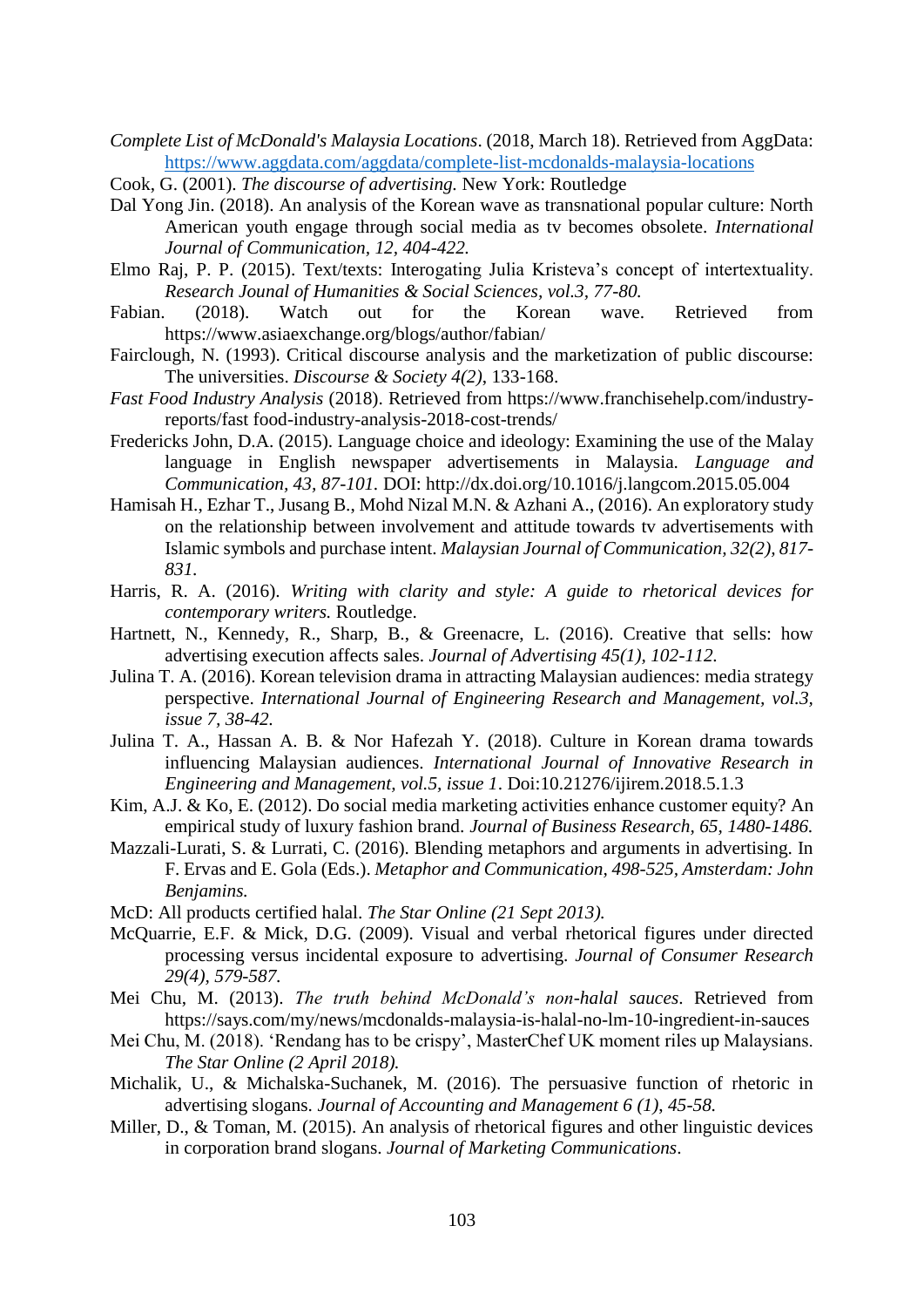- Nemcokova, K. (2014). Multigeneric intertextuality in advertising: Discourse strategy from a cognitive perspective. *Topics in Linguistics 13*.
- Pangali, P. (2006). Westernisation of Asian diets and the transformation of food system: implication for research and policy. In Chris Ryan, Hazrina Ghazali and Asad Mohsin. (2011). Determinants of intention to leave a non-managerial job in the fast food industry in West Malaysia. *International Journal of Contemporary Hospitality Management Vol 23, no.3, pp. 344-360.*
- Prentice, M. & Barker, M. (2017). Intertextuality and interdiscursivity. *Oxford bibliographies.*  DOI: 10.1093/OBO/9780199766567-0171
- Rahm, H. (2006). Getting attention in the media: Interdiscursivity and ideology in advertisements. In I. Lassen, J. Strunck, & T. Vestergaard. (Eds.). Mediating ideology in text and image: Ten critical studies. Amsterdam: John Benjamins.
- Romano, A. (2018). *How K-pop become a global phenomenon*. Retrieved from https://www.vox.com/culture/2018/2/16/16915672/what-is-kpop-history-explained
- Shaizatulaqma K.A., Khairul Anwar M.S. and Ishak I. (2016). Muslim consumers' attitudes toward the advertisement of non-certified coffee shops. *Journal Pengurusan, 48, 111- 123.* DOI:http://dx.doi.org/10.17576/pengurusan-2016-48-09
- Skorupa, P., & Duboviciene, T. (2015). Linguistic characteristics of commercial and social advertising slogans. *Coactivity: Philology, Educology/Santalka: Filologija, Edukologija, 23(2)*, 108-118.
- Tanaka, K. (1994). *Advertising language: A pragmatic approach to advertisements in Britain and Japan*. London: Routledge.
- Texas Chicken History. (n.d.). Retrieved from http://www.texaschickenmalaysia.com/texaschicken-history/
- *Texas Chicken to open more outlets in northern region of Peninsular Malaysia*. (2017, January 19). Retrieved from Malay Mail: [https://www.malaymail.com/s/1296313/texas](https://www.malaymail.com/s/1296313/texas-chicken-to-open-more-outlets-in-northern-region-of-peninsular-malaysia)[chicken-to-open-more-outlets-in-northern-region-of-peninsular-malaysia](https://www.malaymail.com/s/1296313/texas-chicken-to-open-more-outlets-in-northern-region-of-peninsular-malaysia)
- Thao E.D. (2012). *Emergence of the Korean popular culture in the world*. Thesis. Turku University of Applied Sciences. Retrieved from https://www.theseus.fi/bitstream/handle/10024/42870/Do\_Thao.pdf?
- Tom, G., & Eves, A. (1999). The use of rhetorical devices in advertising. *Journal of Advertising Research*, *39-43.*
- Wang, A.X. (2018). *How K-pop conquered the West*. Retrieved from https://www.rollingstone.com/music/music-features/bts-kpop-albums-bands-globaltakeover-707139/
- Wolk, A. (2018, March 05). *While Advertising Slept: 6 Reasons The Ad Industry Got Sucker Punched By Digital*. Retrieved from Forbes Magazine: [https://www.forbes.com/sites/alanwolk/2018/03/05/while-advertising-slept-six](https://www.forbes.com/sites/alanwolk/2018/03/05/while-advertising-slept-six-reasons-the-ad-industry-got-sucker-punched-by-digital/#3f487d66445e)[reasons-the-ad-industry-got-sucker-punched-by-digital/#3f487d66445e](https://www.forbes.com/sites/alanwolk/2018/03/05/while-advertising-slept-six-reasons-the-ad-industry-got-sucker-punched-by-digital/#3f487d66445e)
- Wu, J. (2011). Understanding interdiscursivity: A pragmatic model. Journal of Cambridge Studies, vol.6, no.2-3, 95-115.
- Xin, B. (2000). *Intertextuality from a critical perspective.* Suzhou: Suzhou University Press
- Zailin Z.A. (2010). *The relationship between American popular culture and some selected aspects of consumer behavior: A study of Malaysian adolescents*. PhD thesis, Faculty of Business and Accountancy, University of Malaya, Kuala Lumpur, Malaysia.
- Zailin Z. A., Khalifah O., Ridhuan T. A., Wan Nor Aini W.M.A. & Mohd Nor Othman. (2013). *Analysing the dimension of Korean popular culture among Malaysian adolescents*. Conference proceedings for the 5<sup>th</sup> International Conference on Humanities and Social Sciences, Faculty of Liberal Arts, Prince of Songkla University.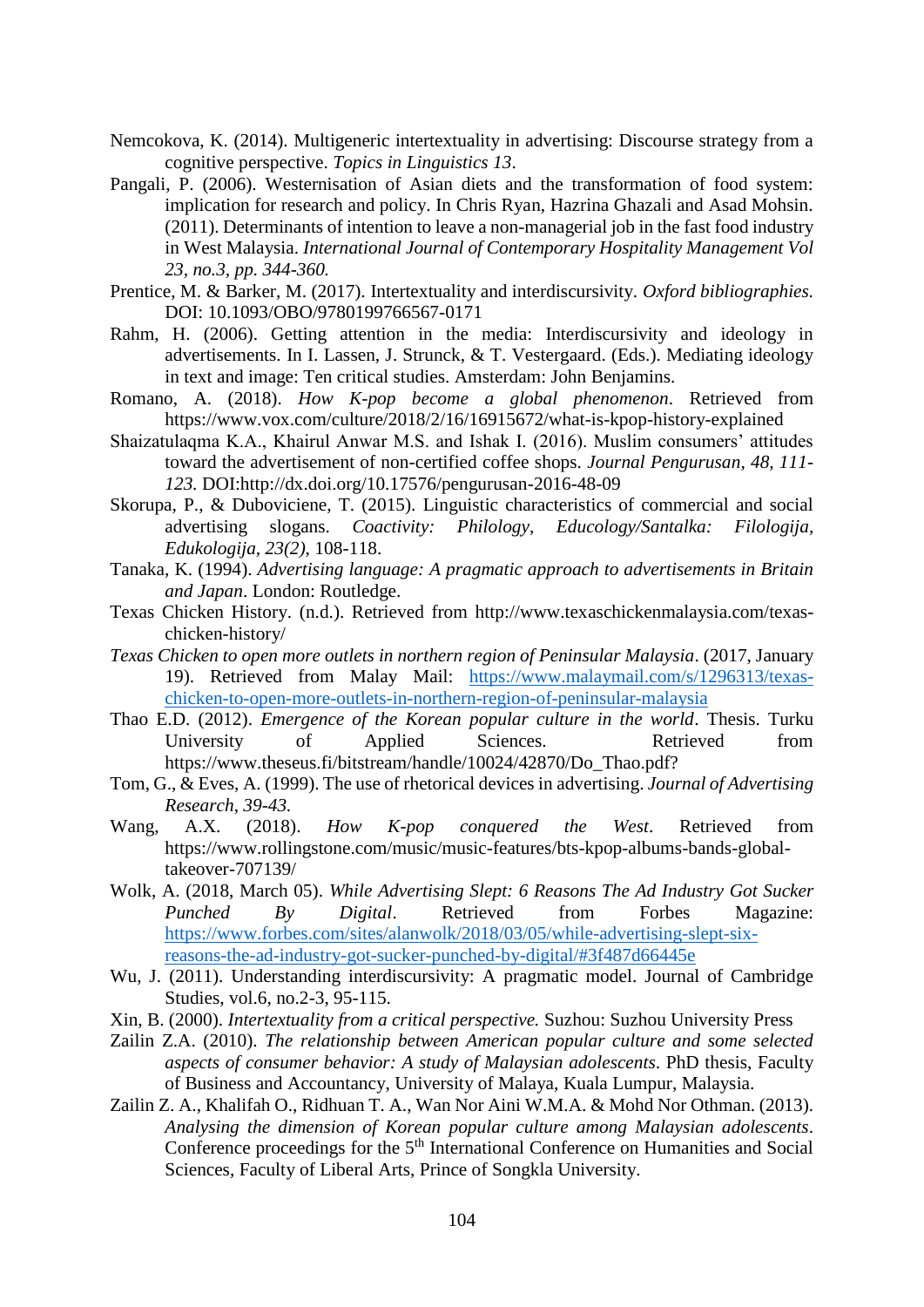Zhang, C., Lorache, M. & Richard, M.O. (2017). The differential roles of verbs, nouns and adjectives in English and Chinese messages among bilingual consumers. *Journal of Business Research, 72, 127-135.*

## **Appendices**

 APPENDIX I  $\mathbf{r}$ It's better to share

## APPENDIX II



APPENDIX III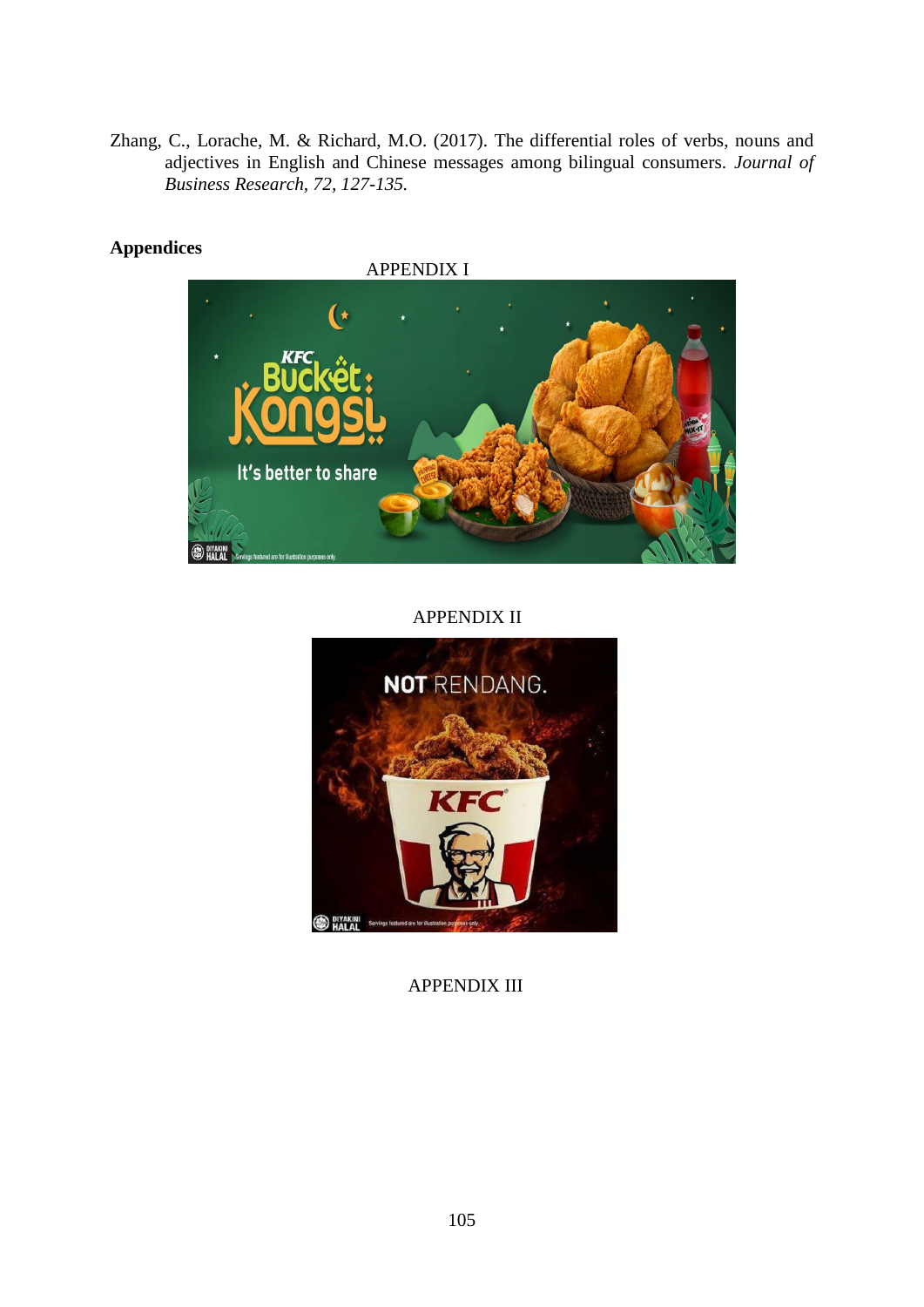

## APPENDIX IV



## APPENDIX V